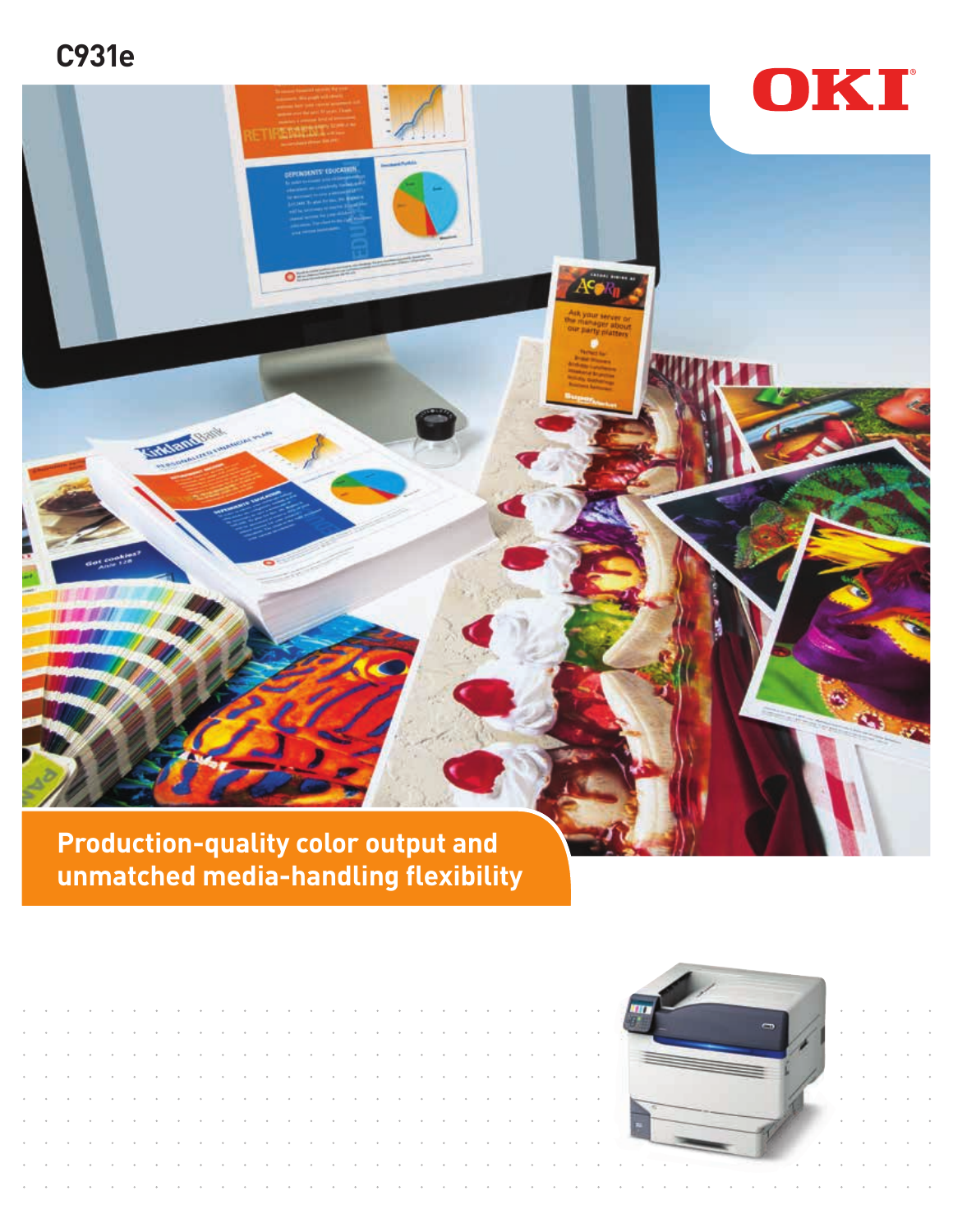# **Introducing the C931e from OKI® – a multimedia production platform device: breathtaking color, stunning detail and production speed.**

# **C931e Highlights:**

Print speed up to 50 ppm Color and Mono<sup>1</sup>

True 1200 x 1200 dpi resolution

High-capacity toner: up to 38,000 pages $^2$ 

Prints on a wide range of media, including envelopes, magnetic media, polyester, transparent film, and heavy stock up to 360 gsm

Handles 3" x 5" cards to 52" banners

Supports tabloid extra (12" x 18") and Super-B (13" x 19")

2 GB memory, 1 Gigabit network and duplex (2-sided printing) standard

Easy front access to toner cartridges and image drums

High-resolution color LCD display panel with alphanumeric keypad

Low total cost of ownership (TCO)

Paper capacity expandable to 2,950 sheets

Optional external RIP: EFI® XF Server or Harlequin® MultiRIP™ 10

2-Year On-Site warranty<sup>3</sup>

Toll-free technical assistance  $24/7/365^4$ 

### **Taking it up a large notch**

The C931e is a professional-quality device that creative, opportunityseeking Print Production Houses, Design Firms and Specialty Print Shops have been looking for: it's fast, affordable and easy to use—with a media flexibility unmatched by ordinary color printers.

#### **HD Color Printing technology**

OKI high-definition color is the standard for the C931e. HD Color renders deeper, more saturated colors, finer detail and more precise toner placement than ordinary color printers:

• **Multilevel LED printheads** control the amount of toner applied to each 1200-dpi dot, preserving fine image detail and maximizing color fidelity

- **Microfine toner** engineered for sharpness and crispness, with a high-quality finish
- **Single Pass Color™ technology** improves color registration for all paper types and weights
- **Printer control system** adjusts for sharp, clear images every time

#### **More benefits for you**

The C931e lets you extend your inhouse printing and presentation capabilities from the expected to the extraordinary. This affordable printing device, with its ease of use and low total cost of ownership, enables you to produce stunning documents, offer new services, be competitive, and grow your business.



**Print with HD Color on a wide variety of media types and sizes—and get breathtaking results every time!**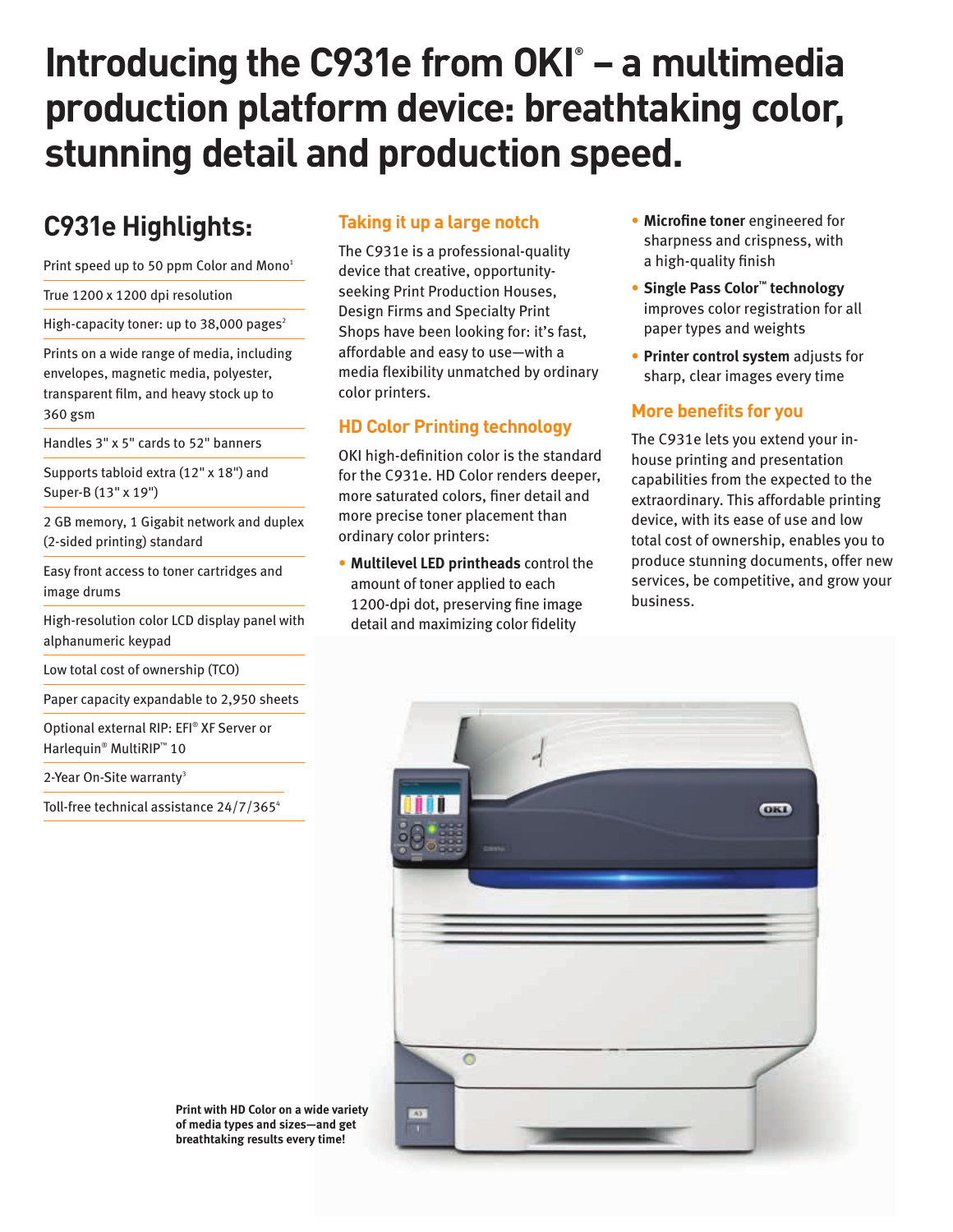# **You can have it all: professional-quality output, flexibility and ease of use – the perfect device for graphics-oriented applications.**

### **Built on a true multimedia production platform:**

- **Multimedia** The C931e easily handles 360 gsm extra-thick card stock, polyester, magnetic media, transparency films and much more in sizes ranging from 3" x 5" index cards to 13" x 52" banners.
- **Production** The C931e enables users to produce striking comps, one-offs and reprints at up to 50  $ppm^1$ —with easyto-change, high-capacity Genuine OKI® toner cartridges, rated at a productivityenhancing  $38,000$  pages<sup>2</sup>.
- **Platform** The C931e is aligned with the direction of today's print production marketplace: short-run capacities, fast print speed and stunning output—with support for future features and services.

#### **Optional RIP ensures color accuracy and streamlines color management**

Equipped with an optional external RIP, the C931e expedites and streamlines job processing while maintaining industry-standard color management for consistent, predictable results.

- **The optional Fiery® C9 Server from EFI®** offers fast, precise color reproduction and flexible job management. It uses the most popular Fiery features—including Command WorkStation® , Spot-On™ and Adobe® PDF Print Engine 3.0—to expand the production capabilities and improve the operational efficiencies of print shops and in-house printing services.
- **The optional Harlequin<sup>®</sup> DirectPrint RIP** is a cost-effective way to take full advantage of the C931e's color-on-color capabilities. It's both fast and easy to use, ensuring beautiful and accurate color every time. The "HDP" uses a PDF workflow, accepting jobs from both Mac® and PC. Built-in Harlequin Dispersed Screening (HDS) and Hybrid Screening (HXM) produce sharp details and high-fidelity color transitions.

PANTONE® libraries are included in both the Fiery C9 Server and Harlequin DirectPrint RIP, to ensure accurate color matching job to job.

**EFI XF Server**



**Harlequin MultiRIP 10**

#### **Real-time status and easy maintenance**

Users can get an instant read on the C931e's status via the color LCD display, with its easy-to-read messaging and graphics. The alphanumeric keypad makes entering commands a snap. And the front-accessible compartment makes replacing consumables quick and easy: it takes seconds to switch out used toner cartridges or image drums for high-capacity Genuine OKI® replacements.



**Color LCD display shows current status of the printer; built-in toner gauge indicates the remaining life of each toner cartridge.**



**Front-accessible consumables make changing or replacing toner cartridges and image drums easy and quick.**



**Optional 2nd tray and high-capacity feeder (with casters) increase paper capacity to 2,950 sheets max.**